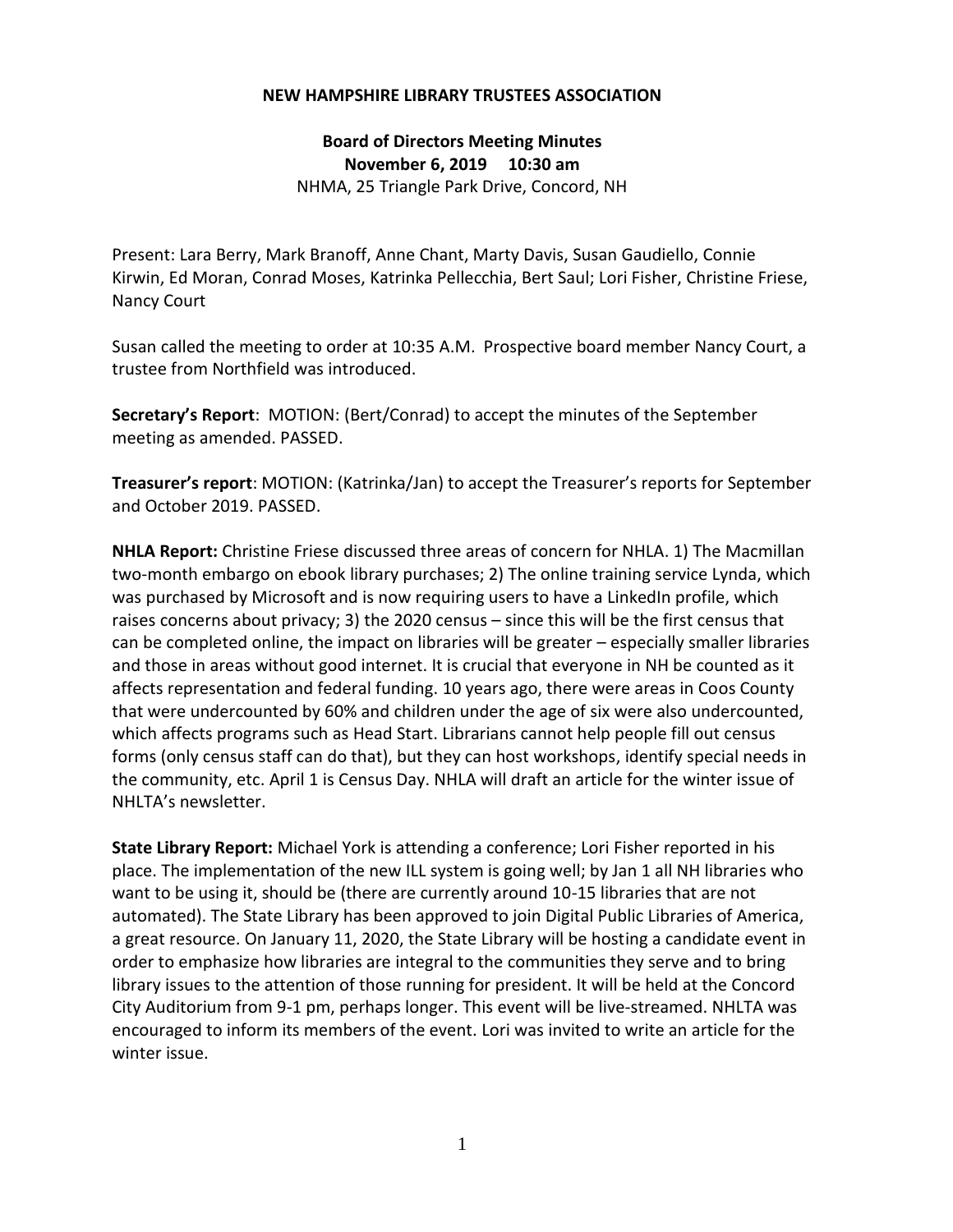## **New Business:**

Board appointment. MOTION (Jan/Ed) to appoint Nancy Court to the NHLTA Board. PASSED.

Upcoming legislation. 1) Currently there is no law in place regarding a probationary period for library employees; even if a library has a policy regarding a probationary period, it cannot be enforced. There is a Legislative Service Request (LSR 2020-2393) that would in effect establish a six-month period. 2) There is another LSR (2020-2400) requiring libraries to conduct criminal background checks on anyone who is invited to present a program or event who will have contact with minors. There is currently no regulation requiring that library staff and volunteers have to be checked (many libraries currently follow their town's policy regarding staff), and there is the question of who will pay for the checks – the current cost is \$48 for full background check (fingerprinting) or \$20 for basic checks. NH libraries currently put on 35,000 programs a year for children – absorbing the cost of checks would be very burdensome for communities. Ed will check on the status of both LSRs. The lack of communication on these bills was discussed – these LSRs were not brought to the attention of the State Library, NHLA or NHLTA.

## **Committee Reports:**

- Governance: the committee has revised the board action plan; there was a motion to accept the revisions (Jan/Connie) PASSED. Bert will look into United for Libraries as to the cost to make this program of ALA available to all NHLTA members. There was discussion about scholarships, grants, etc. NHLTA already supports MLS courses; paralibrarian courses are inexpensive; perhaps we could use funds for webinars, partner with the State Library, or NHLA. There will be no December planning meeting.
- Education: The Committee will be meeting after the board meeting, the Director/Trustee workshop in Epsom that Lara did went very well. The Orientation in Gorham that Susan and Bert did was well-attended; NHLTA's North Country liaison Elizabeth Milligan assisted in setting up the workshop.
- Communication: Connie is working on cleaning up the database. Susan and Connie met with NHMA prior to the board meeting to discuss the database and dues billing. The board welcomed Marty's return. The ListServ is still not accessible – Lori will see what she can find out.

**Old Business:** Susan and Katrinka attended the Library of the Year presentation in Goffstown and the Director of the Year presentation in Hopkinton. Both were very well attended by the community. The Outstanding Volunteer award will be presented in Chichester this Saturday, Susan and Katrinka will be there. Ed will present the Trustee of the Year Award in Hooksett on November 14; Bert will present the Friends Award in Lincoln in February.

Discussion of Annual Conference Partnership with NHMA. There are concerns that we are not ready to consider a partnership proposal until we evaluate our present process of